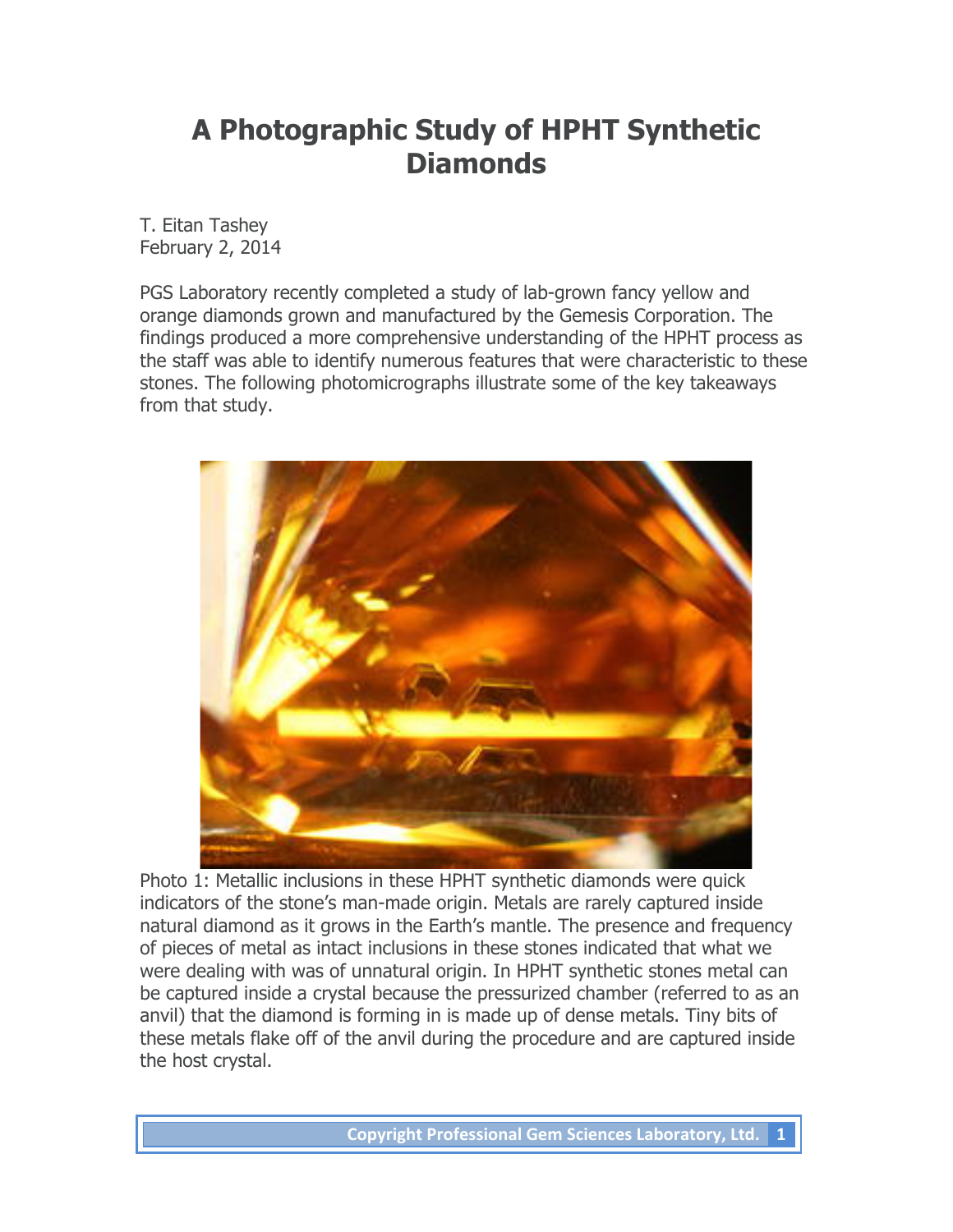

Photo 2: Metallic flux was a common feature in these synthetic stones. The flux inclusions typically appear globular and rounded. While rounded crystals may occur in natural diamond the shape and relief of these inclusions was clearly inorganic. Our study found dozens of cases of metallic flux in these stones, as seen in the above examples.



Photo 3: In this photo, the metallic flux appears black and opaque where it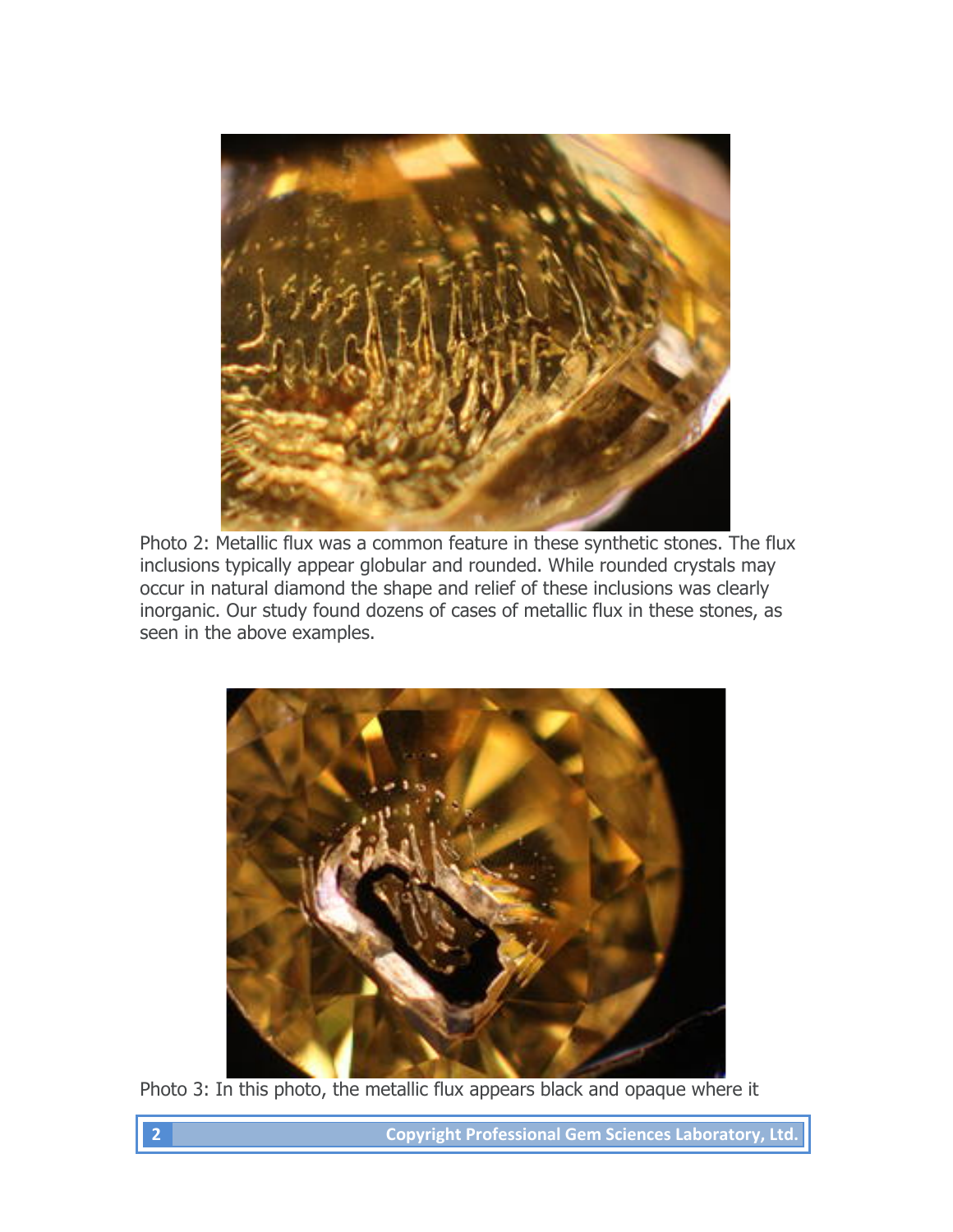meets the surface of the diamond.



Photo 4: Dendritic, fern-like inclusions were observed in one sample stone. Seen here at 40X and 60X, the inclusions appear fibrous and pointy. While these inclusions appear to have crystallized inside their diamond host in some pattern, the lab was not able to identify what the type of inclusion was, nor why in settled in this pattern. Destructive tests were unavailable for this study. However, given the frequency of metallic inclusions observed inside these stones it is possible that they too are of a metallic nature. That being said, they did not test as being magnetic when placed beside a strong magnet.



**Copyright Professional Gem Sciences Laboratory, Ltd.** 3